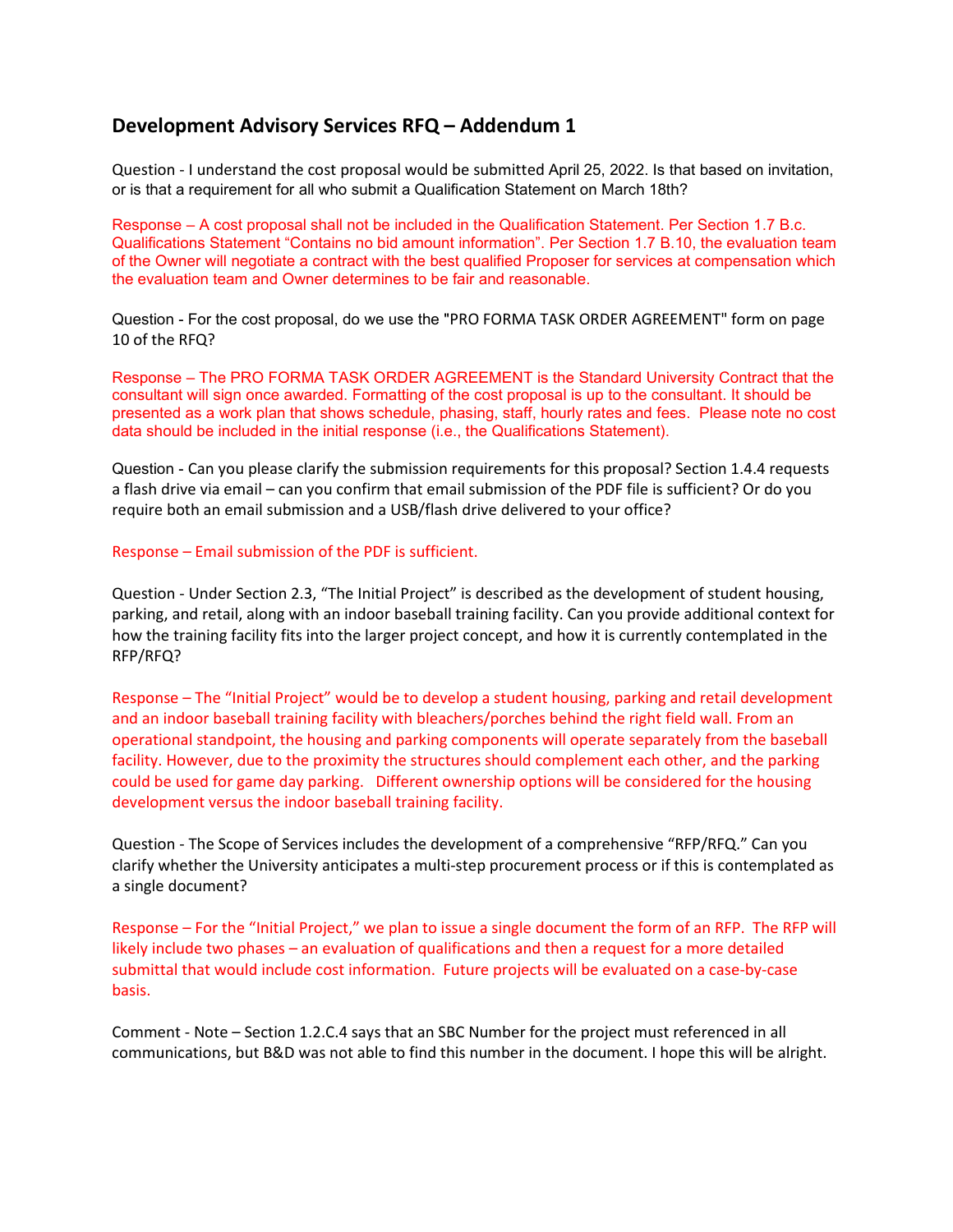Response – Going forward, this RFQ will be identified as RFQ2021-02-01. An SBC Number will not be assigned so please use RFQ2021-02-01 wherever SBC Number is referenced..

Question - RFQ Section 1.4 states "Each proposer must submit the Qualifications Statement in a single digital file copy in a searchable PDF format on a flash drive, not password protected…The proposer must submit the Qualifications Statement via email to afoste17@tennessee.edu on or before 5:00 pm Eastern on March 18, 2022." Please clarify whether it is sufficient to submit the Qualifications Statement via email only, or if both an email and flash drive submission must be provided. If the latter, please provide a mailing address for the flash drive submission.

Response – Email submission of the PDF is sufficient.

Question - Please confirm if information provided in appendices, including full resumes, will be counted toward the 50 page limit.

Response – Yes. Information provided in appendices, including full resumes, will be counted toward the 50 page limit.

Question - Please clarify if Section 2.2, B.3 is intended to be a summary description of the services undertaken in the three example projects or a sample work product.

Response – A sample work product is requested. We understand that some data may need to be retracted due to confidentiality reasons.

Question - Please provide the SBC number for this RFQ.

Response – Going forward, this RFQ will be identified as RFQ2021-02-01. An SBC Number will not be assigned.

Question - Please confirm whether UT would prefer the Qualifications Submission submitted as a flash drive or via email [\(afoste17@tennessee.edu\)](mailto:afoste17@tennessee.edu)?

If UT would prefer the flash drive method, please provide the address to which it should be mailed.

Response – Email submission of the PDF is sufficient.

Question – Section 1.6 PRO FORMA TASK ORDER AGREEMENT Sub-Section B – PAYMENT TERMS AND CONDITIONS.

- This language appears to suggest that there is only one methodology for payment contemplated under this contract, specifically a not-to-exceed with monthly submissions of hours and hourly rates.
- Is UT able to accept any of the following alternative payment structures, including:
	- Fixed fees with invoices based upon agreed upon project milestones
	- Monthly retainers
	- Commissions

If UT is unwilling to accept any alternative payment structures, we respectfully request the right to further negotiate Section 1.6; Subsection B of the agreement.